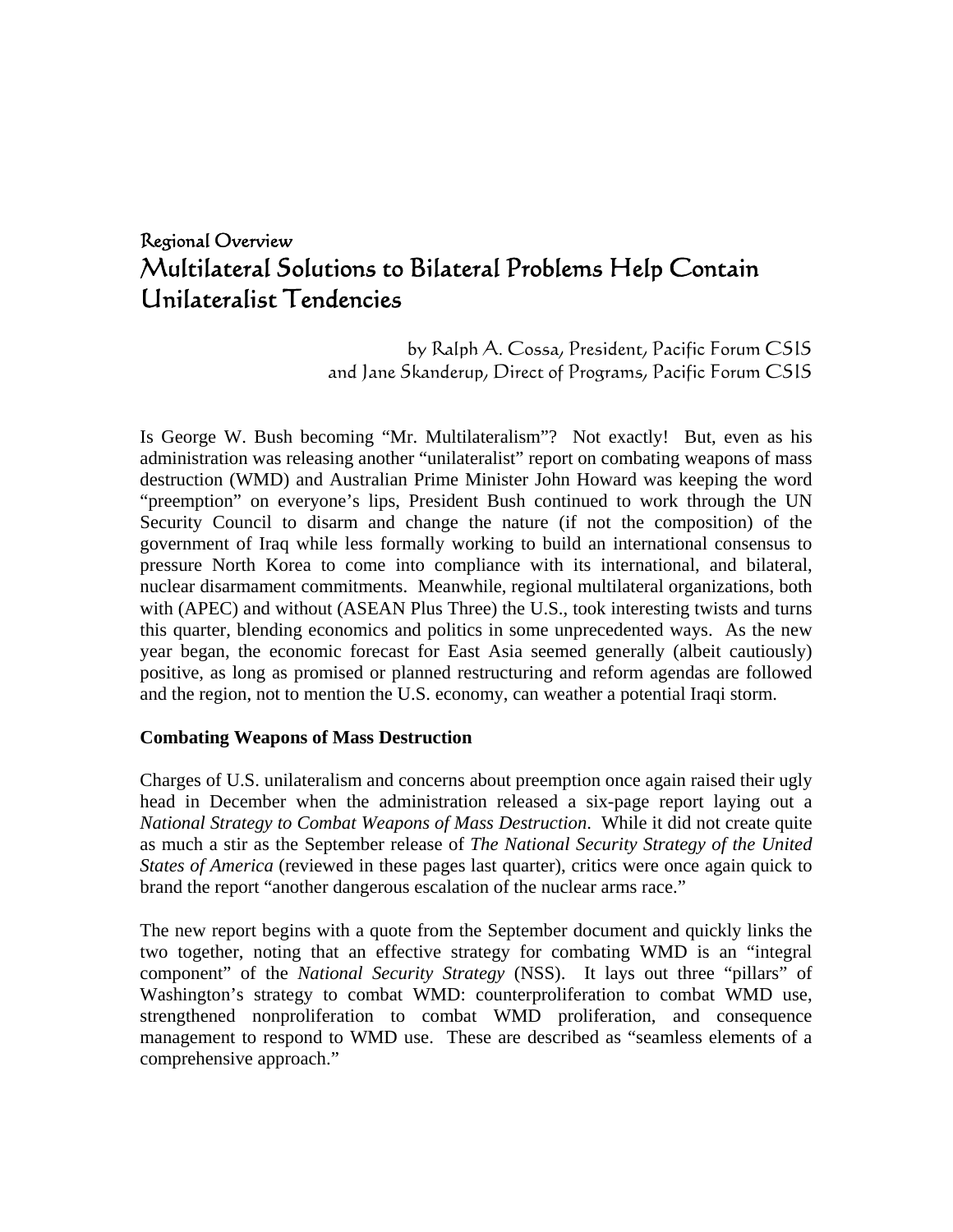The document seems to deliberately avoid the term "preemption," using it only once in a section on "Defense and Mitigation," which stated that the U.S. "must have the capability to defend against WMD-armed adversaries, including in appropriate cases through preemptive measures." What attracted the most attention, and headlines, was the statement, "The United States will continue to make clear that it reserves the right to respond with overwhelming force – *including through resort to all of our options –* to the use of WMD against the United States, our forces abroad, and friends and allies." [emphasis added] In other words, those contemplating the use of such weapons were warned that their action could draw a nuclear response.

This is not entirely new. During the 1991 Gulf War, Saddam Hussein had been put on notice that the U.S. would respond "using all available means" to a chemical or biological attack against allied forces and a Pentagon report a few years back had indicated that "nuclear weapons remain important as one of a range of responses available to deal with threats or use of NBC [nuclear, biological, chemical,] weapons against U.S. interests." Nonetheless, its timing, as the U.S. seemingly prepared for war with Iraq while dealing with an increasingly confrontational North Korea – two states that are presumed to possess chemical and biological and perhaps nuclear weapons – seemed significant.

Please note that the document does not threaten the first use of nuclear weapons, much less a preemptive attack employing nuclear weapons. Nonetheless, some (the North Korean first among them) have chosen to lambast what is now being called Washington's "preemptive nuclear attack policy." Hysterical warnings from organizations like the Council for a Livable World, stating that "the Bush administration is now dangerously lowering the threshold for wreaking nuclear devastation across the planet" helped to feed North Korean paranoia and propaganda but, no doubt inadvertently, also helped send the administration's message of deterrence to those who might contemplate using WMD against the United States.

#### **Preemption, Aussie Style**

While preemption was not a centerpiece of the December White House report, the concept did draw additional attention this quarter following remarks by Australian Prime Minister John Howard during a Dec. 1 television interview that any prime minister would be "failing the most basic test of office" if he did not take preemptive action to prevent an imminent attack. These remarks were immediately and severely condemned by Indonesia and Malaysia (among others), with Malaysian Prime Minister Mahathir Mohamad, who never passes up a free shot at the Aussies, commenting that Canberra was behaving "as if these are the good old days when people can shoot Aborigines without caring for human rights."

Few paid attention to what Howard actually said: "It stands to reason that if you believed that somebody was going to launch an attack against your country – either of a conventional kind or a terrorist kind – and you had a capacity to stop it and there was no alternative other than to use that capacity, then of course you would use it." Asked if this meant taking preemptive action against terrorists in a neighboring country, Howard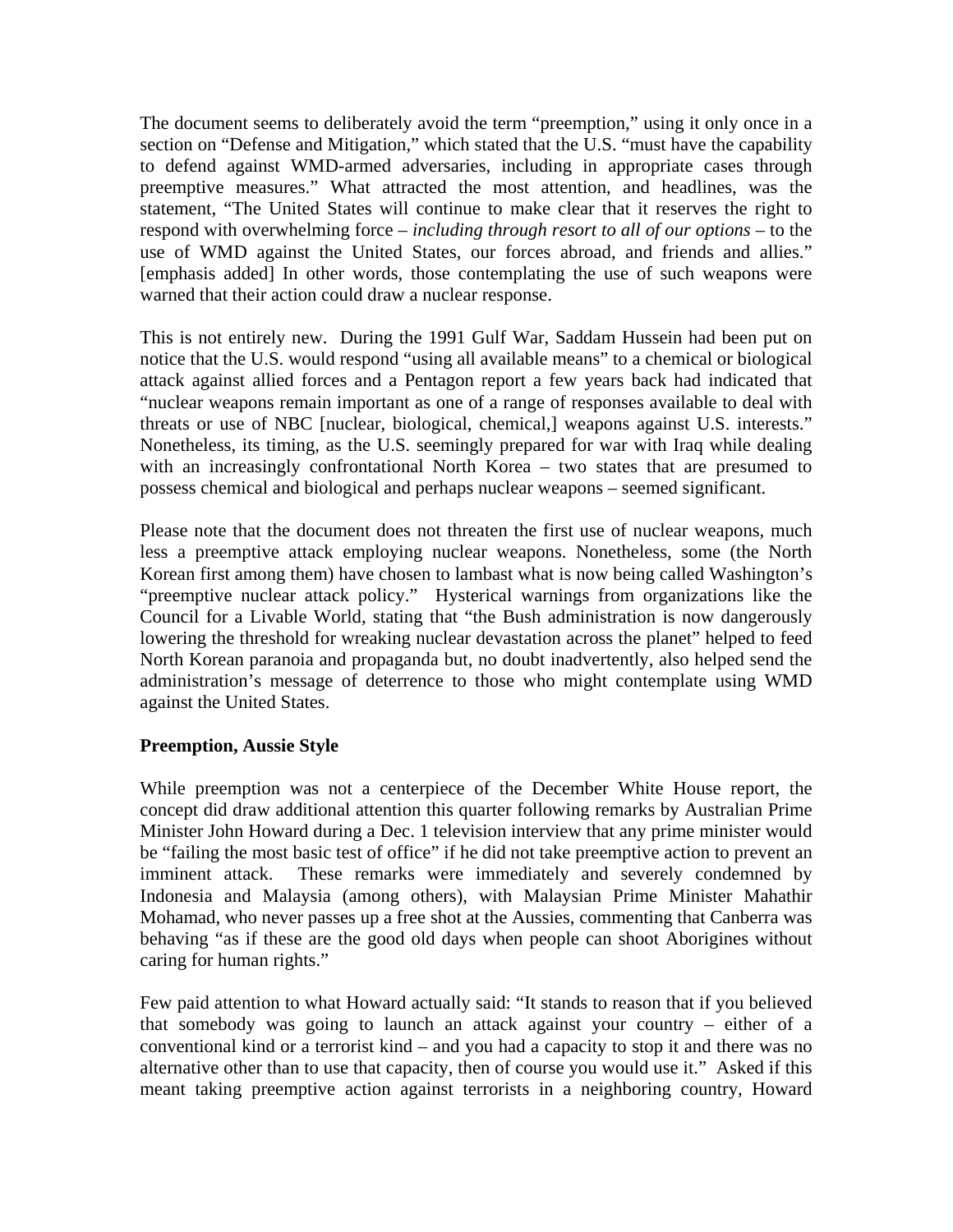replied "yes," but added "There's no situation that I'm aware of at the moment that raises that issue." This, of course, did nothing to deflect the firestorm of protest that followed.

To me, the key phase was Howard's caveat, "*and there was no alternative other than to use that capacity*." This raises the unanswered question of what Jakarta or Kuala Lumpur would do if Australia came to them with evidence of an impending attack and asked them to take the necessary action to prevent it. Making much the same point, Deputy Secretary of State Richard Armitage, after (not surprisingly) defending Howard's remark as a "wake-up call" to the region, underscored that "The real message is that they [Australia's neighbors] have to make the utmost efforts to police themselves, because then there is no need for anyone to preempt any threats."

Meanwhile, as the quarter was drawing to a close, there were reports of Indonesia sending troops to its border with Papua New Guinea in response to cross-border separatist attacks by the "Free Papua" movement. Given Jakarta's strong reaction to Howard's comments, it is no doubt safe to assume that no preemptive cross-border action is being contemplated . . . or is it?

### **In Washington, it's (Still) All About Iraq**

Despite desperate (and continuing) attempts by North Korea to distract attention its way, the Bush administration remained focused on Iraq during the past quarter. Discussions about Iraqi options were included in virtually all diplomatic discussions with East Asian officials. Washington's continued willingness to use the United Nations Security Council (UNSC) to multilaterally pursue its efforts to disarm Iraq (and hopefully displace Saddam Hussein) helped to defuse this issue, especially after the UNSC finally agreed, after much political give-and-take, to a strongly-worded resolution on Nov. 8 demanding unfettered access for UN inspectors to search for weapons of mass destruction in Iraq. The Security Council did not give the U.S. all it wanted – there was no automatic trigger for military action in the event of noncompliance – but the resolution did generate the desired global consensus to compel Iraq to disarm in a verifiable manner or suffer the (unspecified but, at least to Washington, obvious) consequences. China voted in favor of the resolution (rather than its more typical abstention in matters such as these), further underscoring the success both sides have had in getting Sino-U.S. relations back on track. Earlier, during the Bush-Jiang Zemin summit in Crawford, Texas on Oct. 25, Iraq was essentially a nonissue.

#### **DPRK: in Desperate Search of a Crisis**

Last quarter's "Regional Overview" speculated about the implications of North Korea's "smile diplomacy" – its apparent effort simultaneously to improve relations with Seoul, Tokyo, and Washington. Well, one out of three ain't bad. At quarter's end, there were still forced smiles emanating from Seoul, but expressions were pretty grim in Tokyo and Washington given the growing anger in Japan over North Korea's refusal to let the families of the former abductees leave North Korea – the abductees themselves were permitted to make a "brief visit" to Japan in early November but have refused to return –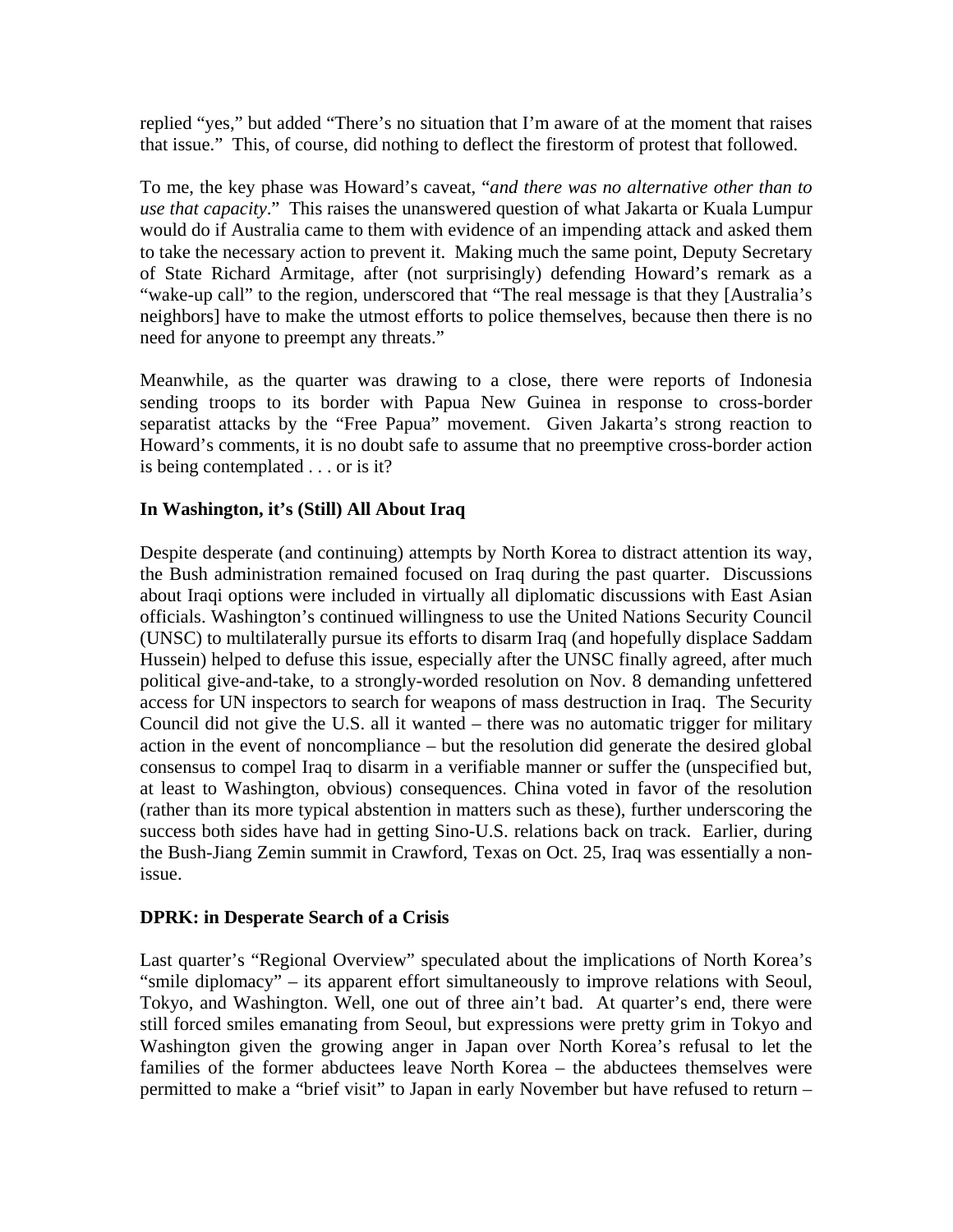and, of course, Pyongyang's "admission" that it had a uranium enrichment program, not to mention its subsequent decision to expel International Atomic Energy Agency (IAEA) inspectors and remove its monitoring devices.

As spelled out in considerable detail in the U.S.-Korea chapter ("Trials, Tribulations, Threats, and Tirades") Assistant Secretary of State for East Asian and Pacific Affairs James Kelly's Oct. 3-5, 2002 visit to Pyongyang – the first high-level exchange with North Korea since the Bush administration came to power – was the first act in a new (and continuing) drama that the Bush administration continues to describe as a "diplomatic challenge," but that the rest of the world increasingly sees as a full-blown crisis.

Assistant Secretary Kelly reportedly accused the North Koreans of pursuing a clandestine uranium enrichment program and, according to Kelly, North Korean First Deputy Foreign Minister Kang Sok-ju acknowledged that his accusation was true. The North has been more circumspect, claiming that it was "entitled" to nuclear and "more powerful" weapons, given its branding by President Bush as a member of an "axis of evil," but officially neither confirming nor denying that it has either nuclear weapons or a uranium enrichment program. In response, the Bush administration announced that it would not pursue a promised "bold approach" toward improving U.S.-DPRK relations; instead it refused further negotiations with Pyongyang until it verifiably halted its uranium enrichment effort. The Korean Peninsula Energy Development Organization (KEDO) Executive Committee, comprised of representatives from the ROK, Japan, U.S., and European Union, subsequently decided to "suspend" future heavy fuel oil deliveries promised under the now "nullified" (according to North Korea) 1994 Agreed Framework.

In return, Pyongyang announced that it is restarting its Yongbyon nuclear reactor and reactivating its reprocessing facility, while at the same time expelling IAEA inspectors and removing monitoring devices aimed at ensuring that plutonium is not extracted from the reactor's spent fuel and diverted for weapons use. Pyongyang warned of a "catastrophic crisis of a war" unless Washington agreed to a non-aggression pact. Washington, while noting previous assurances that the U.S. had no intention of invading the North, remained steadfast in its refusal to yield to "nuclear blackmail."

Washington's efforts to build an international consensus against Pyongyang's nuclear brinkmanship has been relatively successful, if measured in terms of the number of countries that have been willing to condemn the North's actions. It has thus far had little success in compelling North Korea to honor its previous commitments and give up its nuclear programs, however. Concern over the stand-off has also contributed to rising anti-American sentiment in the Republic of Korea – South Koreans seem more willing to question Washington's motives or actions than Pyongyang's, even though the constant ratcheting up of the crisis (and only saber-rattling to date) has come from the North. Nonetheless, ROK President Kim Dae-jung joined President Bush and Japanese Prime Minister Koizumi Junichiro in an Oct. 26 joint statement issued along the sidelines of the Asia-Pacific Economic Cooperation (APEC) Leaders' Meeting in Los Cabos, Mexico calling on North Korea to dismantle its nuclear weapons program "in a prompt and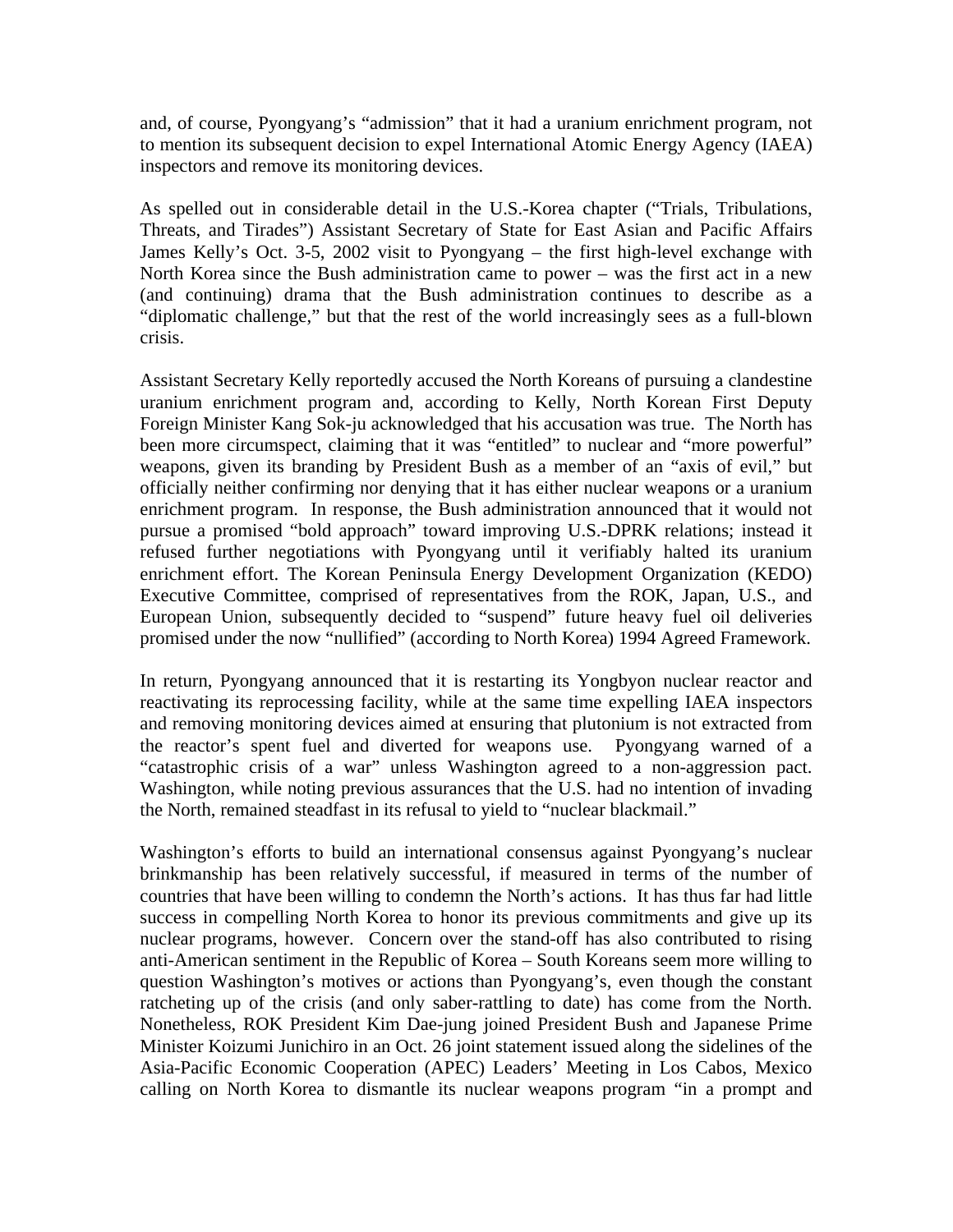verifiable manner." The Japanese contribution to the statement was particularly strong, tying Japanese-DPRK normalization talks to the North's "full compliance with the Pyongyang Declaration . . . including the nuclear issue and abduction issue.

ROK President-elect Roh Moo-hyun has also demanded that North Korea abandon its nuclear weapons ambitions, even while expressing skepticism about the Bush administration's "no negotiations" approach. Both Roh and Kim were also quick to condemn a report attributed to a senior U.S. official that the Bush administration planned to pursue a "tailored containment" policy against the North; a phrase which apparently has been allowed to die a silent death in Washington.

## **Ole´! Asian Multilateralism Rolls On**

At the  $12<sup>th</sup>$  APEC Leaders' Meeting on Oct. 26-27 in Mexico – the first hosted by one of APEC's Latin American members – the assembled APEC leaders also issued a rare political statement calling on the DPRK to "visibly honor its commitment to give up nuclear weapons programs." Prior to last year, political declarations were kept off the APEC leaders' agenda. The horrendous events of Sept. 11, 2001 changed this; a strong statement condemning international terrorism was adopted at the 2001 Shanghai APEC Leaders' Meeting and this year's Oct. 27 overall APEC Economic Leaders' Declaration described terrorism as "a profound threat to our vision," while committing members to a series of concrete steps to protect flows of trade, finance, and information.

The 2002 Declaration strongly endorsed successful negotiations of the Doha Development Agenda, including an end to all agricultural export subsidies. Although the leaders remain committed to their own Bogor Declaration, and various members continue to try to invigorate the peer review process of the individual action plans, it does seem that attention within APEC is shifting to more finite and practical results and away from grand schemes. Certainly with Doha seriously underway, there is little motivation for APEC to focus realistically on the liberalization cause.

The economic aspects of security and terrorism have also gripped APEC members, and it does seem a widespread (rather than a uniquely U.S.) concern. The leaders adopted the "Los Cabos Statement on Fighting Terrorism and Promoting Growth," which launched the "Secure Trade in the APEC Region" (STAR) program, committing APEC economies to accelerate action on screening people and cargo for security before transit, increasing security on ships and airplanes en route, and enhancing security in airports and seaports. These are particularly important since APEC members are home to 21 of the world's 30 top container seaports and 23 of the world's 30 busiest airports. Thailand holds the chair for the 2003 meeting, and has already begun to focus on how to follow through with some of these initiatives.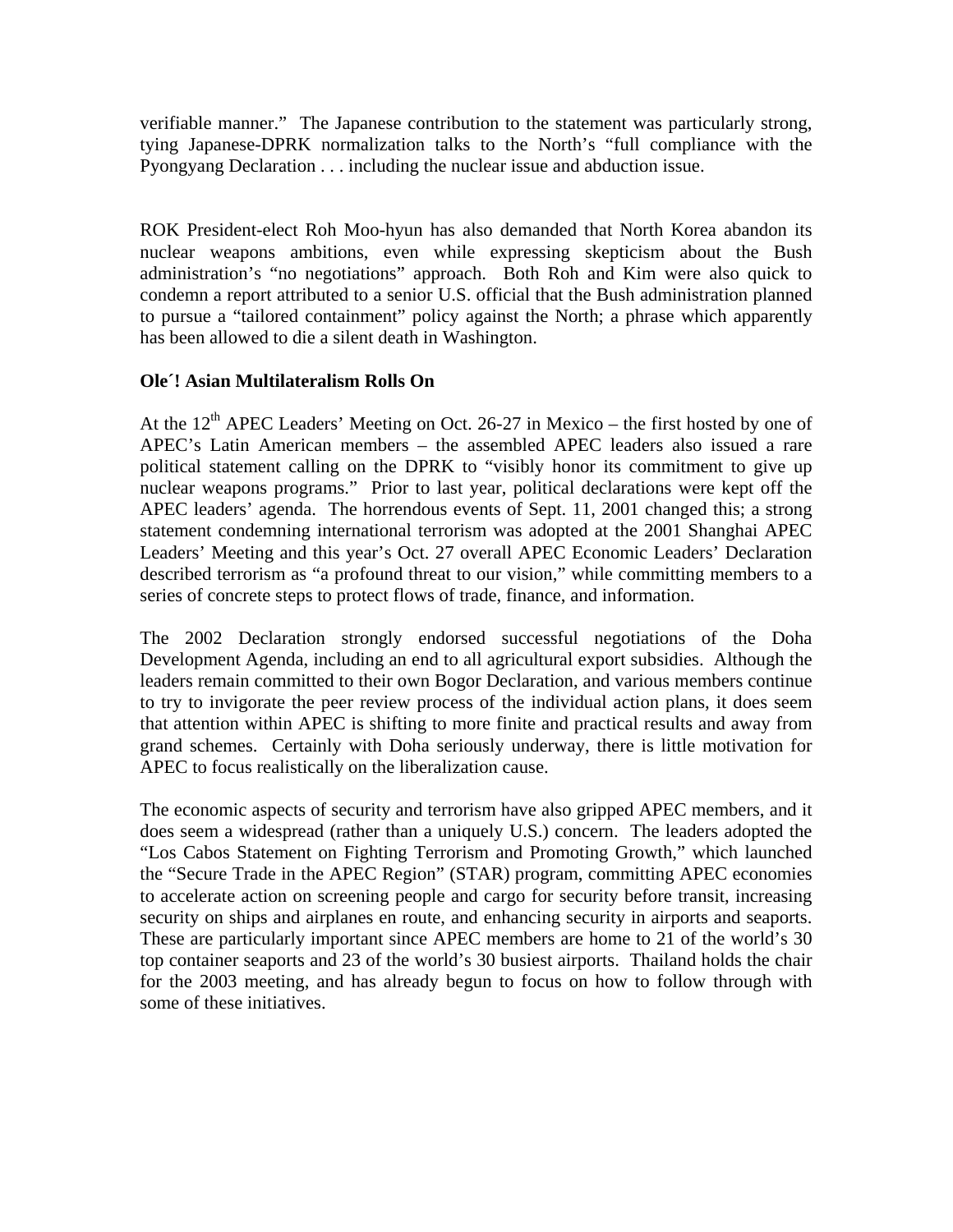#### **ASEAN Summitry Promotes Subregionalism**

On Nov. 3-5, the Eighth ASEAN summit and accompanying meetings – including an ASEAN Plus Three (China, South Korea, Japan) summit and the first ASEAN-India summit – were held in Phnom Penh, Cambodia. The ASEAN summit itself was notable for considering the fast-tracking of some sectors for ASEAN integration, specifically in electronics and consumer goods, as recommended by an interim report on ASEAN competitiveness commissioned from McKinsey & Company. ASEAN members agreed to identify potential fast track sectors and, importantly, to find ways to strengthen an ASEAN monitoring system of compliance. In their determined efforts to integrate the newer members of ASEAN (Cambodia, Laos, Myanmar, and Vietnam, also known as the CLMV countries), the leaders agreed to allow the four countries tariff-free access to the more developed ASEAN markets by 2003, seven years ahead of schedule. It was also announced that the next ASEAN summit will be in held in Bali, Indonesia in October 2003, perhaps out of solidarity in the fight against terrorism as well as to draw attention to the "deep concern regarding unnecessarily negative travel advisories" that have adversely affected tourism in the region. This concern helped to spawn the ASEAN Tourism Agreement signed at this summit aimed at promoting ASEAN's many tourist destinations.

The Sixth ASEAN Plus Three meeting produced no riveting advances. For readers who have wondered where all of the economic declarations, initiatives, and discussions are headed, this summit did provide a clue, however nebulous the specifics remain. The leaders received the Final Report of the East Asia Study Group initiated by South Korea and agreed with the vision that the ASEAN Plus Three summits should evolve into "East Asian summits" and eventually into an East Asian Free Trade Area. Although the report provided concrete recommendations to move this plan forward in the short and long terms, the leaders passed on adopting specifics and instead tasked their economic ministers to formulate options for gradual formation of the free trade area. Ministers will supposedly take into account other integration efforts, such as Japan's Initiative for Development in East Asia (IDEA), the Initiative for ASEAN Integration (IAI), and the ASEAN-China Framework Agreement (discussed below).

The ASEAN Plus Three meeting also dealt with selective political and security issues, particularly terrorism. The group agreed to a proposal by China to convene a ministerial meeting on transnational crime, and they called upon North Korea to "visibly honor its commitment" to give up its nuclear weapons programs. Security was also the order of the day when China, at its own bilateral with ASEAN, signed a watered down, nonbinding "Declaration on the Conduct of Parties in the South China Sea" that was nonetheless hailed by all parties as a major confidence building measure.

The ASEAN-China summit on Nov. 4 also produced a Framework Agreement on Economic Cooperation, building on last year's declaration and settling the disputed time frame for establishing a free trade area by 2010 and by 2015 for the newer ASEAN members. ASEAN and China also adopted a Joint Declaration on Cooperation in the Field of Non-Traditional Security Issues, with specifics to be identified later. In a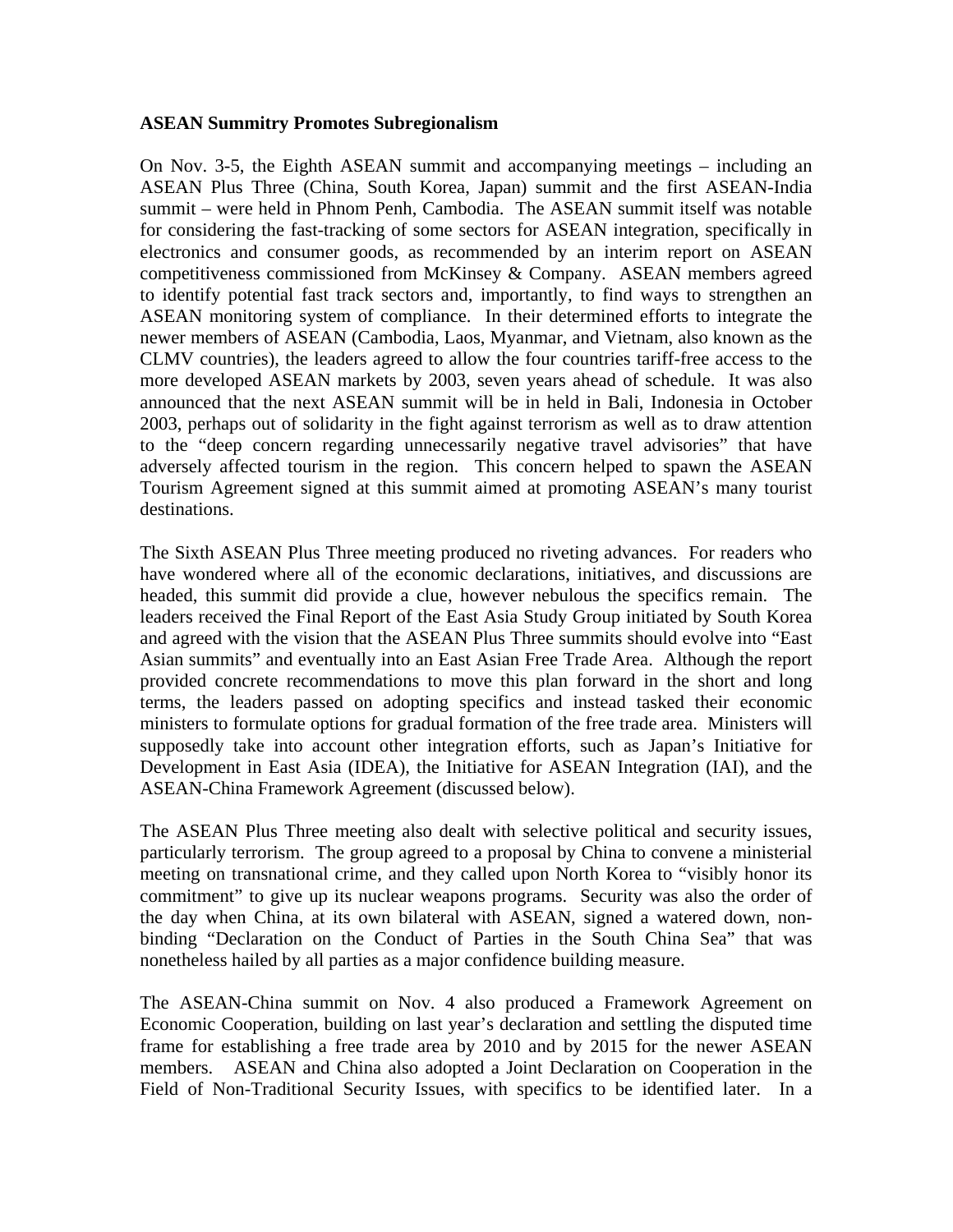separate summit, ASEAN and Japan signed a Joint Declaration on a Comprehensive Economic Partnership which envisions a "partnership, with elements of a free-trade area" to be implemented within 10 years. Japan is already using the model of its bilateral agreement with Singapore in discussions with Thailand, the Philippines, and Vietnam, which will presumably provide the basis for a Japan-ASEAN framework agreement next year.

In contrast to Japan and China, South Korea has not pursued its own economic arrangement with ASEAN and appears of no mind to do so. Prime Minister Kim Suk-soo suggested that while South Korea was interested in establishing a free trade zone in East Asia, any deal would have to be a mid- or long-term one due to domestic concerns about agricultural and marine imports from Southeast Asia. Seoul remains active with ASEAN, however, having established the South Korea-ASEAN fund of about \$2 million aimed toward the CLMV countries. Just prior to the summit, South Korea inaugurated a hightech training center in Phnom Penh as part of its APEC commitment to reduce the digital divide.

The "Plus Three" summit of China, Japan, and South Korea achieved another mandate to continue studying a trilateral free trade area. More notably, the first trilateral business forum was convened on Nov. 22 in Seoul, which President Kim Dae-jung had proposed during the ASEAN Plus Three summit in Vietnam in October. The forum was organized by Korea's New Asia Economy Technology Federation, Japan's Federation of Economic Organizations, and the China Council for the Promotion of International Trade. The meeting was attended by more than 250 business leaders and resulted in the "Seoul Declaration" calling for the formation of an East Asian free trade agreement with cooperation in seven sectors, including textiles, petrochemicals, steel, machinery, electronics, piped liquefied petroleum gas, and logistics.

All of these dialogues may seem like no more than background noise to much of the international economic community when World Trade Organization (WTO) agreements are demonstrably more effective at liberalizing markets. Yet at a recent Pacific Forum conference, it was clear among the Asians present that there is a "sense in the neighborhood" that these dialogues are making an important contribution to globalization, even though they are not yet institutionalized. It is interesting to reflect on the changes in attitudes that "allowed" the ASEAN Plus Three to be established in 1999, when in 1992 the East Asian Economic Caucus (EAEC) proposed by Malaysian Prime Minister Mahathir was promptly denounced by the U.S., politely ignored by China, and met with indifference by Japan.

The explanation from the U.S. side was that in 1992 it worried that the EAEC was an exclusive economic bloc, all too reminiscent of the 1930s when competing blocs drove the world economy into a depression spiral. By 1999, the view was that economic globalization was so pervasive that protectionist economic blocs, if attempted, could not survive. For China, the experience of the 1997-98 financial crisis was a watershed and fundamentally altered attitudes toward multilateral economic forums. A new consensus was forged, particularly around the necessity of joining the WTO, but also around the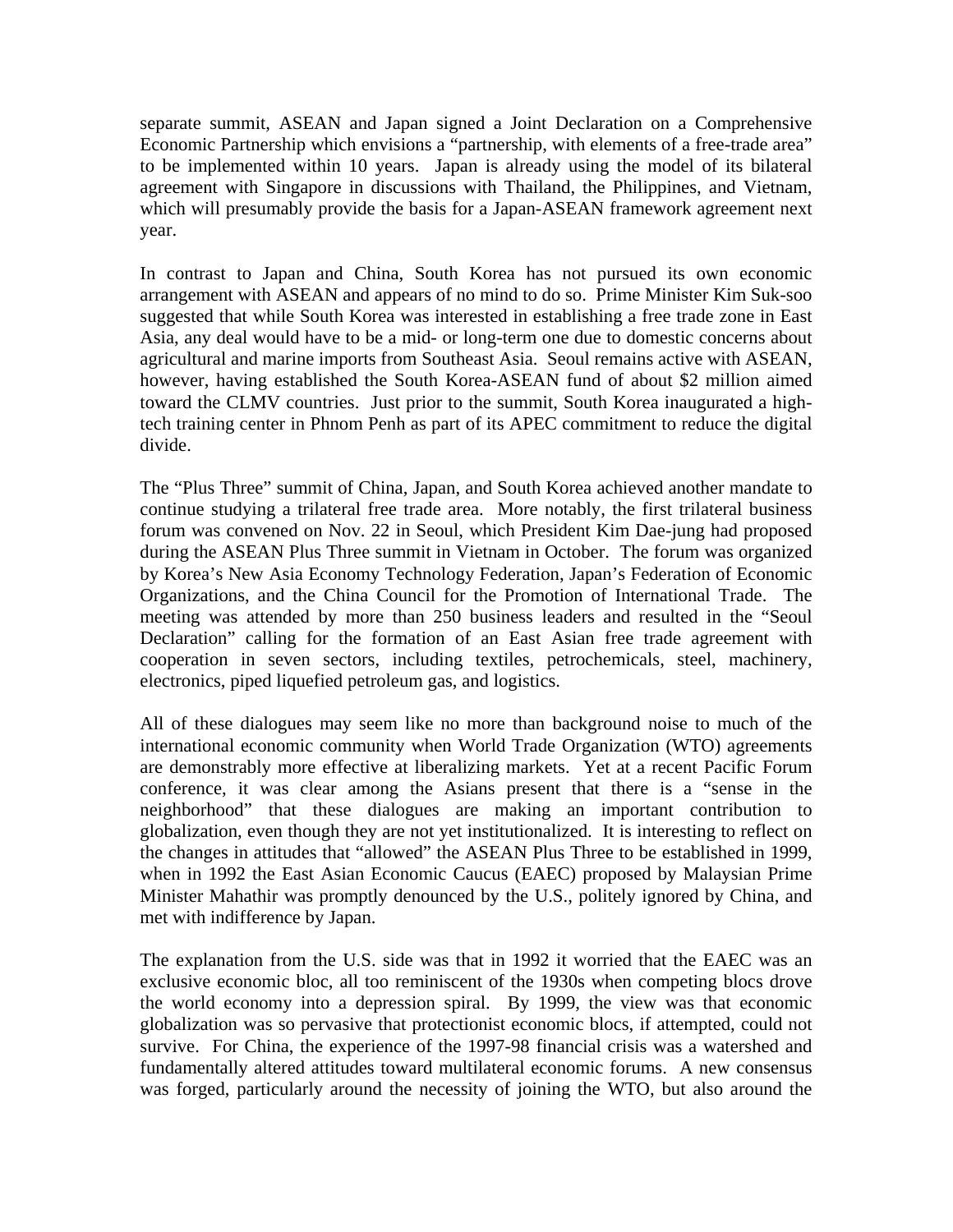desirability of APEC as well as ASEAN Plus Three. For Japan, support for ASEAN Plus Three also stemmed from the 1997-98 financial crisis and the new consensus that argued for active bilateral and regional economic engagement rather than sole reliance on global economic institutions. In fact, the first ASEAN Plus Three agreement – the Chiang Mai Initiative – involved currency swaps, an idea that was originally rooted in Japan's "Asian IMF" proposal eschewed in 1998 by the U.S. and international financial institutions. Japan was well positioned for internal political reasons to enter into a regional framework like ASEAN Plus Three quite separate from whatever the U.S. thought, challenging the view that Japan was only able to join in a regional dialogue because the U.S. no longer objected.

#### **East Asia Economic Forecast Seems Cautiously Optimistic**

As the new year began, the economic forecast for East Asia seemed generally (albeit cautiously) positive, with various sources predicting modest economic growth in 2003. The two external variables that could negatively affect this scenario are an unexpected downturn in the U.S. economy and an extended military conflict in Iraq that would raise oil prices and heighten economic uncertainty. The U.S. growth rate in 2003 is expected to be about 2.8 percent, rising from an estimated 2.4 percent in 2002. The World Bank estimates overall regional GDP growth is expected to ease mildly from 6.3 percent in 2002 to 6.1 percent in 2003.

The World Bank noted in its December report that economic recovery in East Asia began in late 2001 and continued to strengthen in the first half of 2002, but then slowed in the third quarter and uncertainties have increased. With the anticipated pace of global economic recovery slower than expected, demand for East Asian exports could slacken, and a recent fall in high-tech indicators suggests that recovery in this critical sector might be bumpy. With world trade and output growth stronger in 2003 than 2002, however, any slowdown in East Asia is expected to be limited, particularly as robust growth in China provides a strong market for intra-regional exports.

In 2003, Asia Pacific countries will continue to be challenged to attract foreign direct investment (FDI) due to a fall in worldwide FDI flows in 2001 and 2002. The UN Conference on Trade and Development (UNCTAD) estimated in October 2002 that global FDI flows in 2002 would decline by 27 percent to \$534 billion, about a third of the peak value recorded in 2000. The uncertain economic situation and weak stock market performance are undermining business confidence, the report noted, with a sharp impact on business expansion and cross-border mergers and acquisitions (M&As) which comprise about 80 percent of FDI flows in recent years.

The message from UNCTAD is that two consecutive years of decline in FDI flows means intensified competition for external resources; countries will need to "identify their strengths and weaknesses to target the type of FDI that both enhances their development strategies and reflects their comparative advantages." In the Asia Pacific region, UNCTAD estimates an overall decline of 12 percent in FDI flows in 2002 following a reduction of 24 percent in 2001, largely due to declines in FDI from the United States and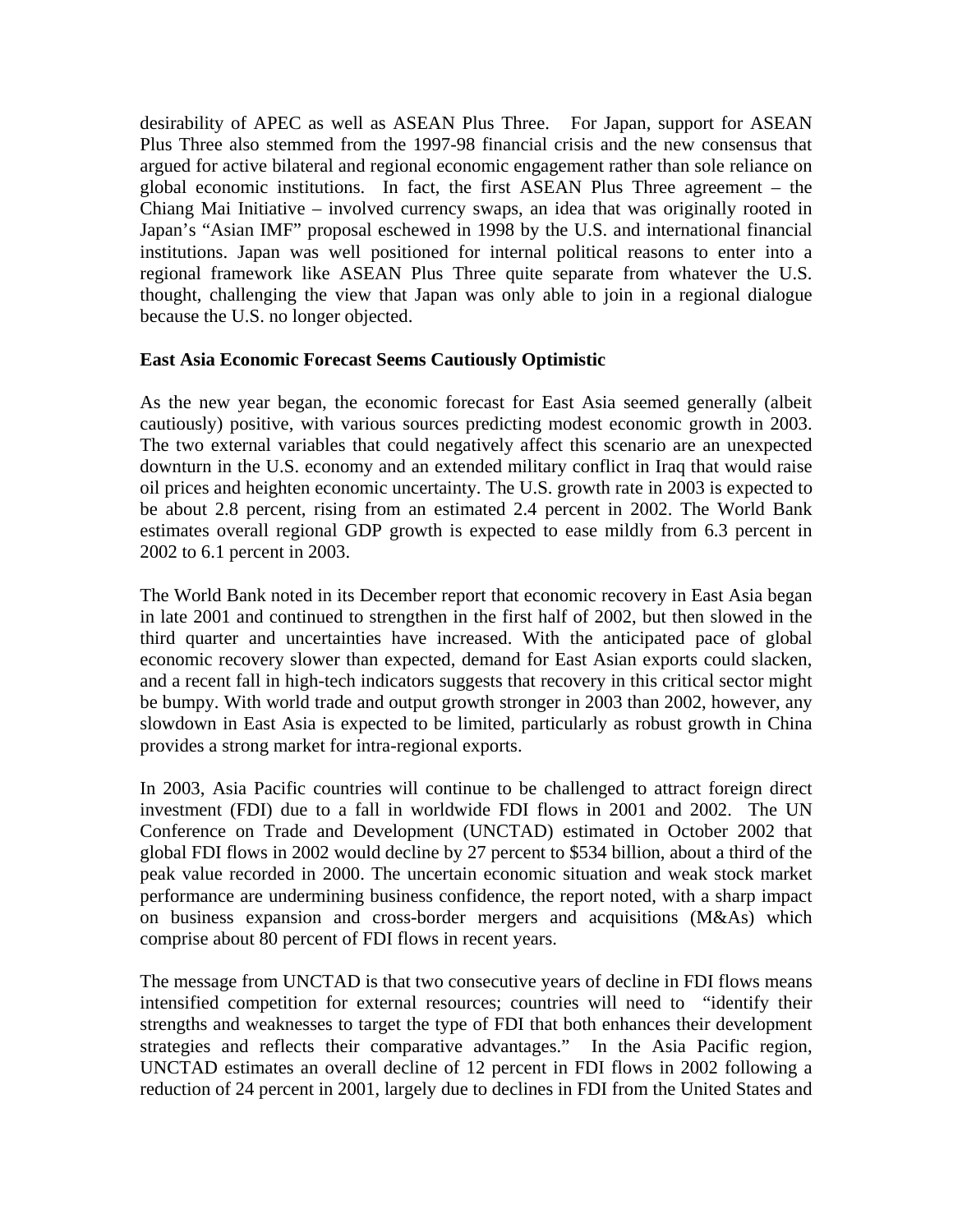Europe. Yet there are wide variations among countries. China is estimated to have attracted more than \$50 billion in 2002, setting a record for itself and surpassing inflows to the United States for the first time ever. A decline in inflows for 2002 was expected in Hong Kong, South Korea (already confirmed), Thailand, and Taiwan, while increases are expected in India, Malaysia, and the Philippines, as well as China.

The Asian Development Bank concludes that given the uncertain global economic environment, East Asian countries need to be prepared to respond with appropriate fiscal and monetary expansion should exports deteriorate, and governments should forge ahead with financial and corporate restructuring and reform in order to improve resilience to external shocks.

# **Regional Chronology October-December 2002**

**Oct. 1, 2002**: South Korean students illegally enter U.S. Embassy compound, demand apology for June accident in which two schoolgirls were killed during U.S. military exercises.

**Oct. 3-5, 2002:** Assistant Secretary of State James Kelly visits Pyongyang, North Korea.

**Oct. 4, 2002:** Yang Bin, chosen by North Korea (DPRK) to administer its special administrative region, is detained by Chinese authorities on suspicion of tax evasion.

**Oct. 5, 2002:** At Seoul press conference, Kelly describes meetings in Pyongyang as "frank" and "useful." North Korea broadcasts accuse Kelly of being "arrogant" and "high-handed."

**Oct. 12, 2002:** Terrorist bombing in Kuta beach, Bali, Indonesia kills 184, injures 132.

**Oct. 15, 2002:** Five Japanese abducted by North Korea arrive in Tokyo, Japan for a planned 12-day visit, but have yet to return.

**Oct. 16, 2002:** State Department reveals that Assistant Secretary Kelly accused DPRK of pursuing a clandestine uranium enrichment program and Pyongyang acknowledged this program.

**Oct. 17, 2002:** South Korean presidential candidates unanimously call on North Korea to abandon its nuclear weapons program.

**Oct. 18, 2002:** Malaysian Prime Minister Mahathir Mohamad arrives in Pakistan for talks with Pakistani leader Gen. Pervez Musharraf.

**Oct. 19, 2002:** The eighth round of North-South Korea Ministerial talks in Pyongyang concludes with an eight-point joint statement, mainly to progress various economic projects.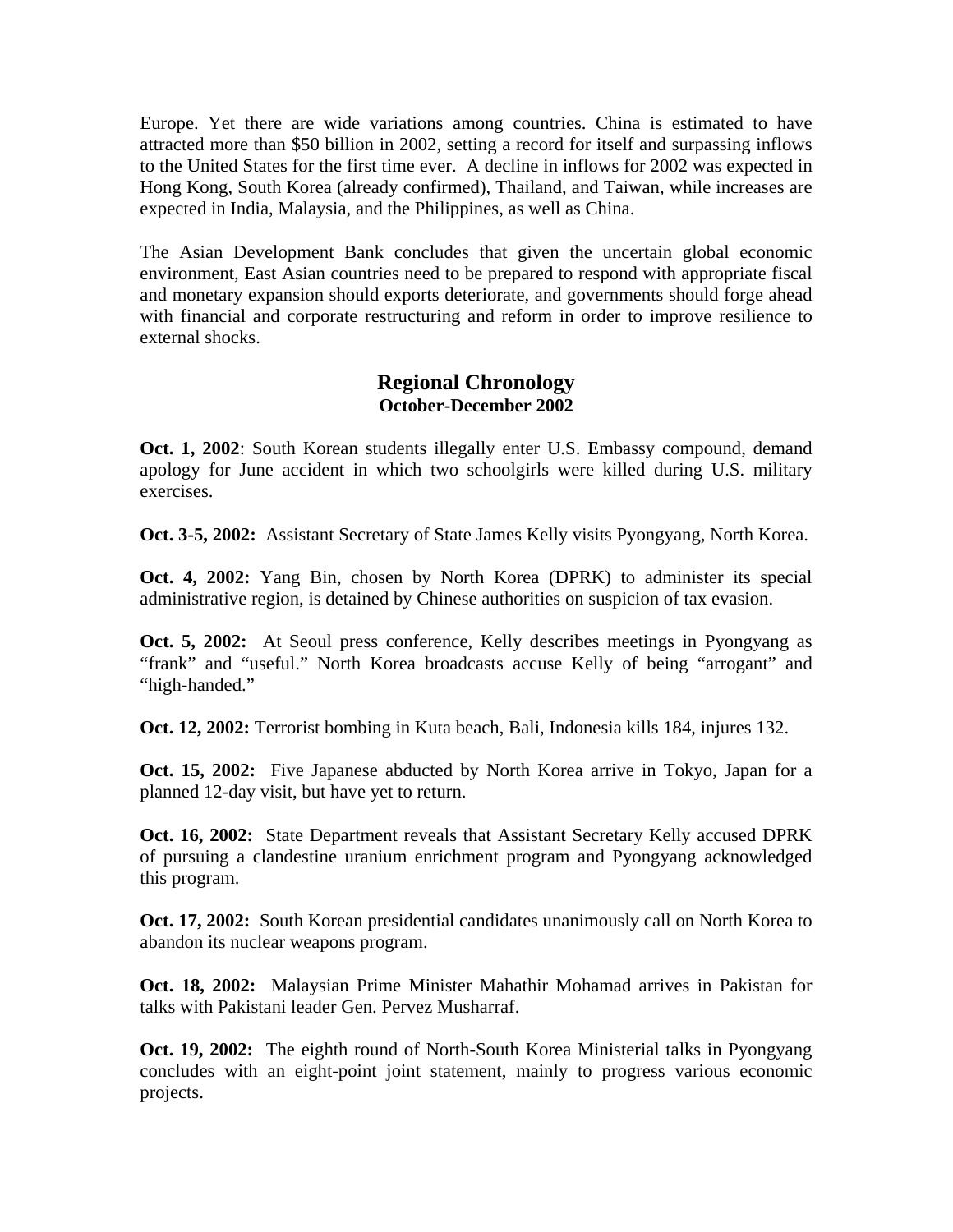**Oct. 19, 2002:** U.S. Navy agrees to pay nearly \$13 million in compensation to the victims of February 2001 collision between a U.S. nuclear submarine and the Japanese fisheries training boat, *Ehime Maru*.

**Oct. 21, 2002:** Under Secretary of State John Bolton meets with Deputy Foreign Minister Georgy Mamedov in Moscow.

**Oct. 22-24, 2002:** Attorney General John Ashcroft visits Beijing and announces opening of an FBI liaison office in Beijing.

**Oct. 22-29, 2002:** Chinese President Jiang Zemin visits U.S. and Mexico.

**Oct. 23-24, 2002:** Asia Pacific Economic Cooperation (APEC) 14<sup>th</sup> Ministerial Meeting in Los Cabos, Mexico.

**Oct. 24, 2002:** China and the U.S. agree to resume military ties that have been halted since the April 2001 EP-3 "spy plane" incident.

**Oct. 24, 2002:** Philippines President Gloria Macapagal-Arroyo and Australian PM John Howard visit Hawaii, meet separately with Commander of U.S. Pacific Command Adm. Thomas Fargo.

**Oct. 25, 2002:** President Bush and President Jiang meet at Bush's Crawford, Texas ranch for their third summit.

**Oct. 26, 2002:** Moscow theater siege by Chechen rebels on Oct. 23 ends following rescue effort by elite troops. Over 120 of 800 hostages die of gas poisoning.

Oct. 26-27, 2002: 10<sup>th</sup> APEC Leaders' Meeting, Los Cabos, Mexico.

**Oct. 26, 2002:** U.S. President Bush, ROK President Kim Dae-Jung, and Japanese PM Koizumi meet at APEC Leaders' Meeting and reaffirm their commitment to a nuclear weapons-free Korean Peninsula.

**Oct. 27, 2002:** PM Koizumi holds talks with President Jiang at APEC Leaders' Meeting.

**Oct. 29-31, 2002:** North Korea rejects international demands to end its nuclear weapons program during normalization talks with Japan.

**Oct. 29, 2002:** President Kim visits Seattle, Washington en route from APEC meeting, meets with Washington State Gov. Gary Locke and Microsoft Chairman Bill Gates.

**Nov. 3-5, 2002:** Phnom Penh hosts annual ASEAN summit and ASEAN Plus Three and various Plus One meetings.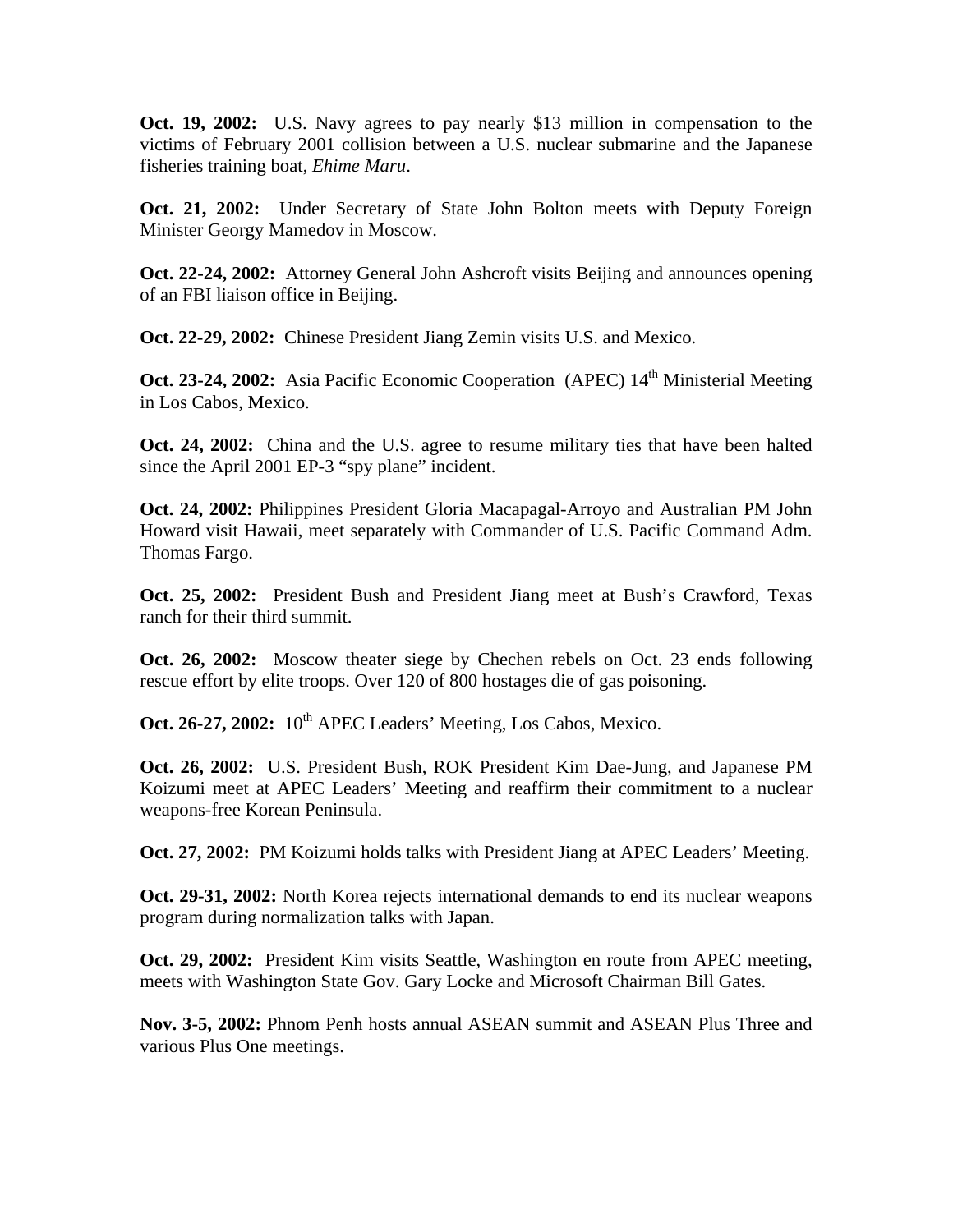**Nov. 4, 2002:** The PRC signs "Declaration on the Conduct of Parties in the South China Sea" with ASEAN countries plus agreement to establish ASEAN-China free trade zone over the next decade, during ASEAN-China meeting.

**Nov. 6, 2002:** China finishes blocking the Yangtze River at the Three Gorges Dam.

**Nov. 8, 2002:** UN Security Council resolution demands unfettered access for UN weapons inspectors in Iraq.

**Nov. 8-14, 2002:** Sixteenth Party Congress in Beijing. President Jiang retires as Communist Party chief; is re-elected head of China's Central Military Commission. The nine-member standing committee, led by new party chief Hu Jintao, includes Wu Bangguo, Wen Jiabao, Jia Qinglin, Zeng Qinghong, Huang Ju, Wu Guanzheng, Li Changchun, and Luo Gan.

**Nov. 9-13, 2002:** Assistant Secretary Kelly visits Tokyo (for TCOG meeting), Seoul, and Beijing.

**Nov. 14, 2002:** KEDO announces decision to halt future shipments of heavy fuel oil to the DPRK unless it takes verifiable steps to dismantle its uranium enrichment program.

**Nov. 20, 2002:** A South Korean warship fires two warning shots at a North Korean boat that crossed a disputed maritime border. The North Korean boat quickly retreats.

**Nov. 20, 2002:** South and North Korea agree to conduct joint land surveys of their border buffer zone as part of a project to reconnect rail and road links.

**Nov. 20, 2002:** U.S. sergeant acquitted by U.S. military tribunal of negligent homicide in June training accident.

**Nov. 22, 2002:** Second U.S. sergeant also acquitted, prompting renewed protests in South Korea.

**Nov. 22, 2002**: President Bush meets for the seventh time with Russian President Vladimir Putin, in St. Petersberg, Russia.

**Nov. 24, 2002:** A U.S. Navy destroyer visits Qingdao, China, the first port visit by a U.S. warship to China since the April 2001 EP-3 incident.

**Nov. 27, 2002:** PRC government formally arrests Yang Bin.

**Nov. 27, 2002:** Indonesia human rights court finds former East Timor militia leader of the Aitarak militia Eurico Guterres guilty of crimes against humanity during East Timor's 1999 vote on independence and sentences him to 10 years in jail.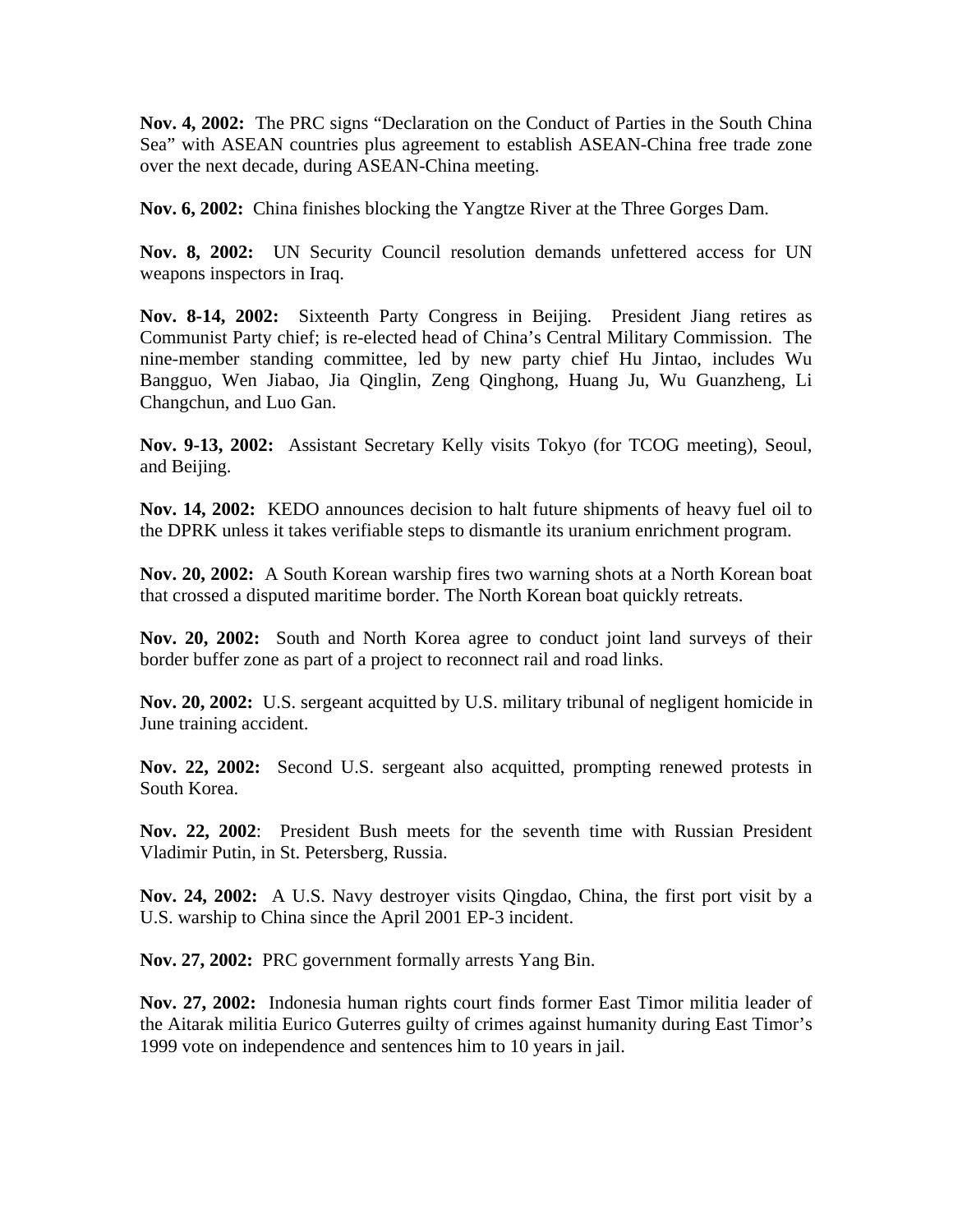**Nov. 29, 2002:** Indonesia's human rights court acquits four former security officers (including Lt. Col. Endar Priyanto, former army commander for the East Timor capital Dili) of crimes against humanity in East Timor.

**Dec. 1, 2002:** Australian PM John Howard states that Australia would be prepared to launch a preemptive strike on another country as a measure of last resort to prevent terrorism.

**Dec. 1, 2002:** DPRK government announces enforced currency swap to halt use of U.S. dollars.

**Dec. 2, 2002:** PRC and Russia issue joint declaration following Beijing presidential summit urging DPRK to halt its nuclear weapons program and urging both Washington and Pyongyang to stick by the 1994 Agreed Framework.

**Dec. 5, 2002:** U.S.-ROK Security consultative meeting in Washington.

**Dec. 7, 2002:** Ma Ying-jeou, mayor of Taipei and member of the opposition Kuomintang, is re-elected with 64 percent of the vote.

**Dec. 9, 2002:** A North Korean ship carrying Scud-type missiles is intercepted by the Spanish Navy and inspected by U.S. officials; ship is subsequently released when it is revealed the missiles are destined for Yemen.

**Dec. 9-10, 2002:** PRC Gen. Xiong Guangkai, deputy chief of the People's Liberation Army, and Under Secretary of Defense for Policy Douglas Feith conducts military-tomilitary talks at the Pentagon.

**Dec. 9-14, 2002**: Deputy Secretary of State Richard Armitage visits Japan, Korea, China, and Australia.

**Dec. 10, 2002:** PRC defense white paper released.

**Dec. 11, 2002:** U.S. releases *National Strategy to Combat Weapons of Mass Destruction*, which threatens use of "all options" in response to WMD attack

**Dec. 12, 2002:** DPRK announces it will reactivate a nuclear power program that was suspended under the 1994 Agreed Framework in response to the U.S. decision to halt heavy fuel shipments.

**Dec. 12-17, 2002:** PACOM Commander Adm. Fargo visits China.

**Dec. 16, 2002:** U.S.-Japan Security Consultative Committee convenes. Secretary Powell and Deputy Defense Secretary Paul Wolfowitz meet with Japanese FM Kawaguchi and Japan Defense Agency chief Ishiba in Washington.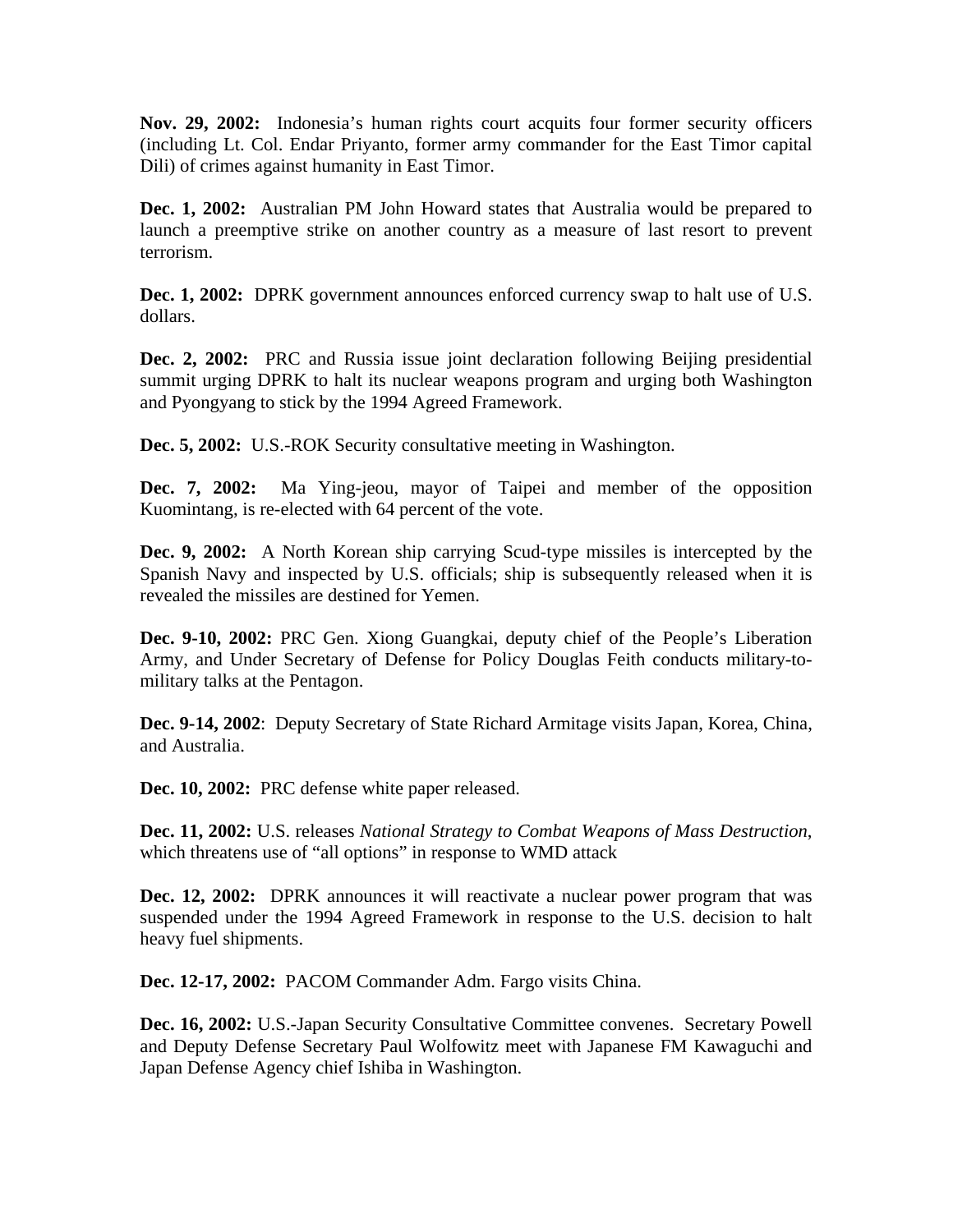**Dec. 16, 2002:** North Korea declares that only a non-aggression pact with Washington can prevent "a catastrophic crisis of a war."

**Dec. 16, 2002:** Secretary Powell states that the U.S. has no plans to attack the DPRK and rejects North Korea's demands for a nonaggression treaty, insisting that the DPRK fulfill its promises to forego nuclear weapons.

**Dec. 16, 2002:** Japanese Aegis destroyer *Kirishima* leaves port in Yokosuka, Japan for deployment in the Indian Ocean. The destroyer and its crew of nearly 250 will carry out surveillance activities and protect Japanese vessels that are providing logistical support for the antiterrorism campaign.

**Dec. 19, 2002:** ROK presidential candidate Roh Moo-hyun of the ruling Millennium Democratic Party is elected, defeating Lee Hoi-chang of the opposition Grand National Party.

**Dec. 19, 2002:** Japanese abductees agree to make clear statement to Pyongyang that they are willingly staying in Japan to prompt the DPRK to send their families to Japan.

**Dec. 19, 2002:** Go Yankees! NY signs Matsui (Godzilla) Hideki.

**Dec. 20, 2002:** Australia announces it is shelving plans to restore full diplomatic links with North Korea until it honors its nuclear obligations.

**Dec. 21-25, 2002:** DPRK begins dismantling IAEA monitoring equipment at nuclear facilities in Yongbyon.

**Dec 23, 2002:** Defense Secretary Rumsfeld states U.S. is capable of dealing militarily with Iraq and North Korea simultaneously.

**Dec. 24, 2002:** China releases human rights activist Wu Xenli.

**Dec. 24, 2002:** PM Koizumi announces plans to visit Yasukuni Shrine in 2003, but does not specify a date.

**Dec. 24, 2002:** The Japanese government submits plan to PM Koizumi for an alternate nonreligious memorial for deceased war victims and participants in international peacekeeping missions.

**Dec. 27, 2002:** DPRK demands all international nuclear inspectors depart.

**Dec. 28, 2002:** U.S. official discusses "tailored containment" of North Korea, drawing ROK protests.

**Dec. 29, 2002:** PRC launches fourth unmanned Shenzhou IV space capsule in preparation for manned flight.